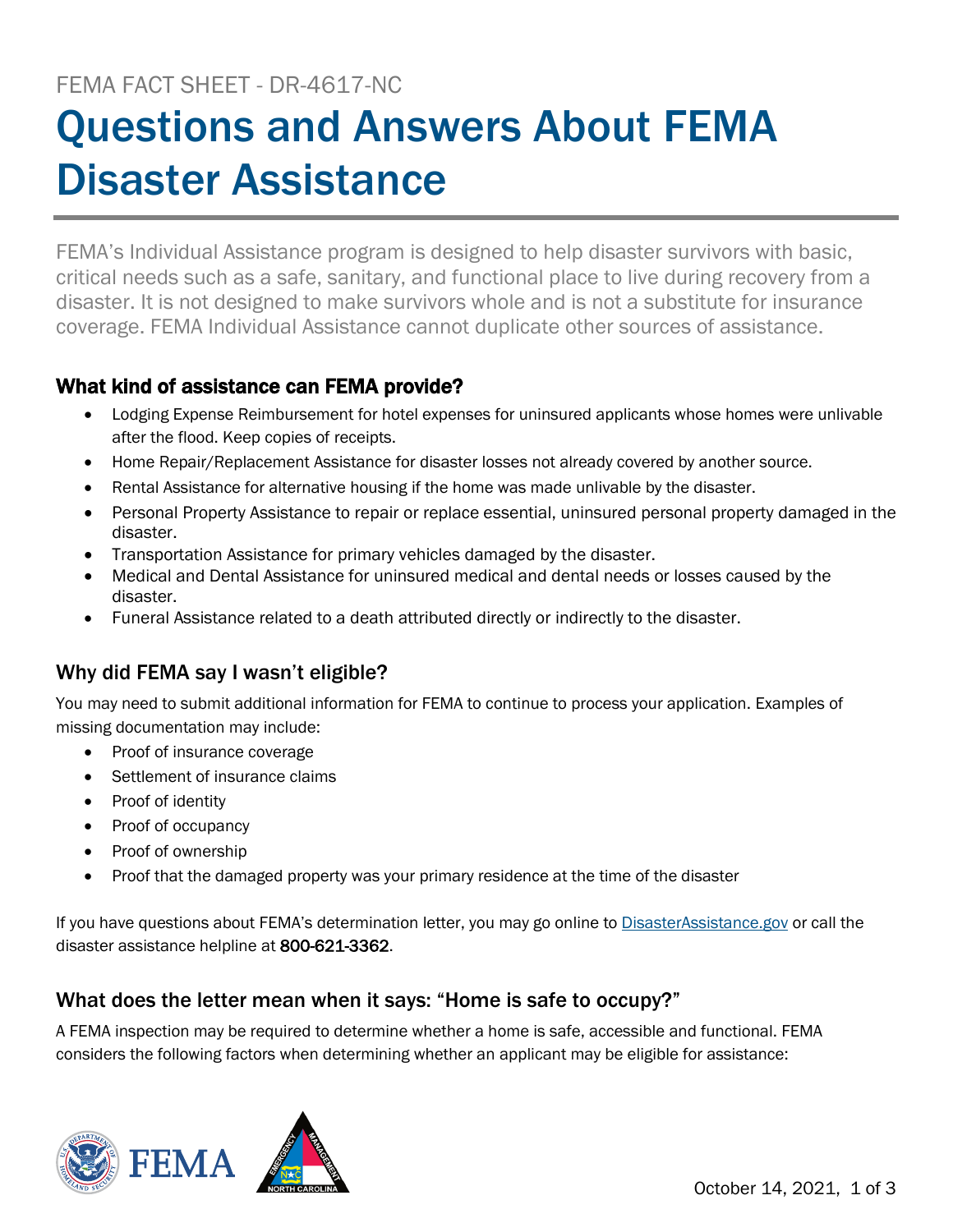- The exterior of the home is structurally sound, including the doors, roof and windows.
- The electricity, gas, heat, plumbing, sewer and septic systems function properly.
- The interior's habitable areas are structurally sound, including the ceiling and floors.
- The home is capable of being used for its intended purpose.
- There is safe access to and from the home.

Disaster-caused damage may exist while the habitability of the home may not be affected.

#### Why did my neighbor get more grant money for repairs than I did?

Each case is unique. There are several factors involved, including insurance status and the extent and type of damage documented.

#### I can't rebuild my house with the money FEMA is offering me.

FEMA assistance is not the same as insurance. FEMA assistance only provides funds for basic work to make a home habitable, including items such as toilets, roof, critical utilities, windows and doors.

## I'm a renter. Can I get help?

Renters whose homes and property were damaged by the disaster can apply for federal assistance. FEMA grants can help pay for temporary housing. Renters may also qualify for grants for replacement or repair of necessary personal property, such as furniture, appliances, clothing, textbooks or school supplies; replacement or repair of tools and other job-related equipment required by the self-employed; primary vehicles; uninsured or out-of-pocket medical, dental, childcare, moving and storage expenses.

## Can my household apply if I am not a citizen?

To qualify for assistance from FEMA's Individuals and Households Program (IHP), you or a member of your household must be U.S. citizen, non-U.S. citizen national or qualified alien. However, undocumented families with diverse immigration status only need one family member (including a minor child) who is a United States citizen, non-U.S. citizen national, or qualified alien and has a Social Security number to apply. A qualified alien includes the following:

- Legal permanent resident ("green card" holder)
- An asylee, refugee, or an alien whose deportation is being withheld
- Alien paroled into the U.S. for at least one year
- Alien granted conditional entry (per law in effect prior to April 1, 1980)
- Cuban/Haitian entrant
- Certain aliens subjected to extreme cruelty or who have been a victim of a severe form of human trafficking, including persons with a "T" or "U" visa.

Adults who don't qualify under one of the categories above, including the undocumented, can apply on behalf of a minor child who does qualify and has a Social Security number. A minor child must live with the parent or guardian applying on their behalf. The parent or guardian will not have to provide any information on their own immigration status or sign any documents regarding their own status.